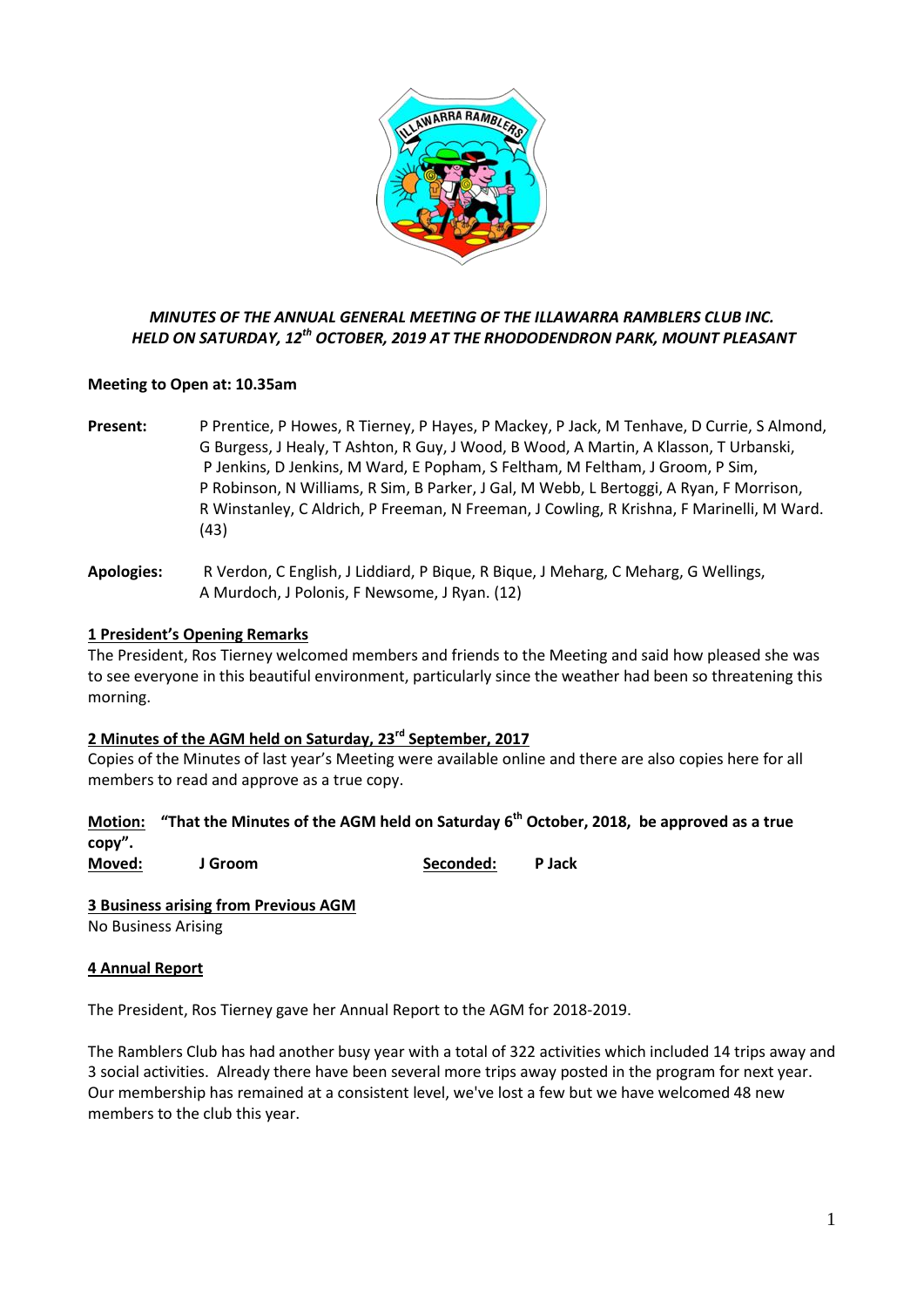A breakdown of activities and numbers of participants is set out below.

|              | $2018 - 2019$ |                |                |            | 2017 - 2018 |           |       |            |
|--------------|---------------|----------------|----------------|------------|-------------|-----------|-------|------------|
|              | Scheduled     | Cancelled      | Went           | No.        | Scheduled   | Cancelled | Went  | No.        |
|              |               |                | Ahead          | Partic'pts |             |           | Ahead | Partic'pts |
|              |               |                |                |            |             |           |       |            |
| Spring       | 92            | 11             | 81             | 859        | 87          | 7         | 80    | 870        |
| Summer       | 82            | 4              | 78             | 938        | 85          | 4         | 81    | 1026       |
| Autumn       | 89            | $5\phantom{1}$ | 84             | 1007       | 90          | 5         | 85    | 869        |
| Winter       | 89            | 10             | 79             | 887        | 91          | 7         | 84    | 887        |
| Total        | 352           | 30             | 322            | 3691       | 353         | 23        | 330   | 3652       |
| Average      |               |                |                | 11         |             |           |       | 11         |
|              |               |                |                |            |             |           |       |            |
| <b>Walks</b> |               |                | 122            | 1067       |             |           | 143   | 1174       |
| Cycles       |               |                | 129            | 1537       |             |           | 120   | 1436       |
| Paddles      |               |                | 52             | 841        |             |           | 47    | 664        |
| <b>Trips</b> |               |                | 14             | 139        |             |           | 12    | 131        |
| Social       |               |                | 3              | 79         |             |           | 5     | 206        |
| Training     |               |                | $\overline{2}$ | 28         |             |           | 3     | 41         |

I would like to thank all the leaders who have so generously given their time to organising the activities. I would also like to thank all the members who participated, took photos for the website and supported the leaders.

We are always looking for new leaders with new ideas. If you feel you would like to put an activity in the program you should contact Stuart Almond for advice on how to go about it.

We are now coming up to the busiest time for membership renewals in the next two months. Everyone with an online membership will receive an email advising that their membership is coming up for renewal with clear instructions on how to do it

You can renew your membership online and select to pay by credit card, direct bank transfer or cheque. Or if you prefer you can fill out a form, attach a cheque and put it in the mail. You can now renew your subscription before the renewal date. The original date will be retained.

The committee has been in contact with our local councils throughout the year regarding some matters that impact our club's activities :

We have written to Shellharbour Council regarding Skiway Park in Oak Flats on two separate issues:

(1) Requesting that the toilet block be replaced or at least improved. Polycarbonate sheets have now been installed in the roof resulting in much better natural light.

(2) Asking for a designated kayak ramp to be built given the safety issues when motor boats are being launched. A separate ramp for kayaks is currently under construction.

Also, along with other small clubs we have lobbied Bushwalking NSW who co-ordinate insurance for about 60 clubs in NSW for a fairer affiliation fee structure.

Peter Jack, our Treasurer, volunteered to be our delegate to Bushwalking NSW and attended that organisation's AGM about a month ago. At that meeting Peter was elected Treasurer and we congratulate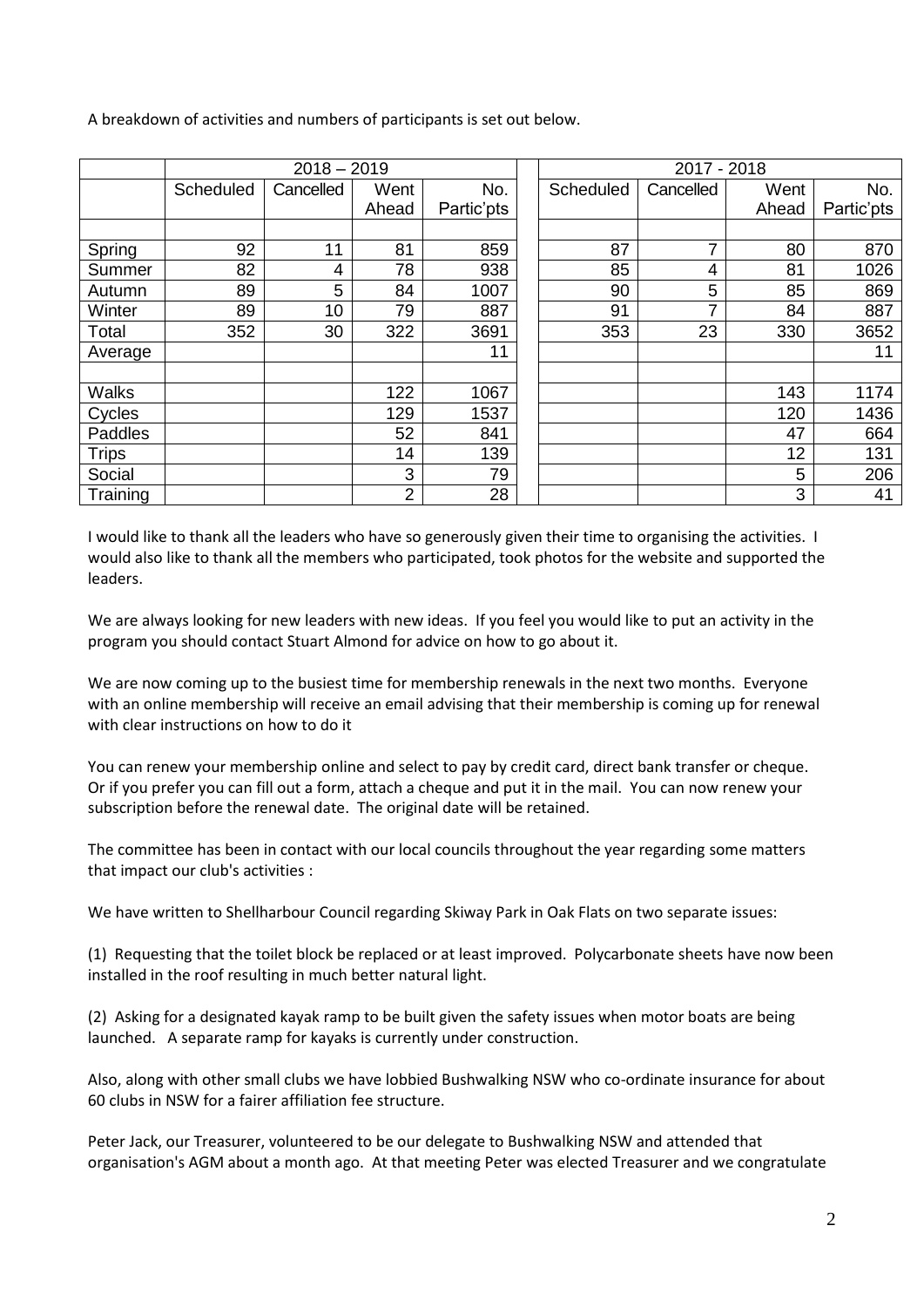him on being elected to that position and also thank him for representing our club at their meetings in the future.

The Committee recently made a decision to reduce the amount of paper used in producing the printed newsletter. Effective 2020 it will comprise the President's Report, newsletter articles and notices of events. The Activities Program will not be included, members will need to view it online.

I would like to thank all the committee for their help and assistance during this past year.

Trish Mackey has held the position of Secretary for the past 8 years and has been most diligent in the position and been responsible for holding all the club's past records. Trish has always been very willing to assist in any way she can. However, she has decided the time has come to step down and I thank her on your behalf for her many years of commitment to the committee and the membership.

Peter Jack, took on the position of Treasurer this year and has been instrumental in streamlining the payment system for memberships and introducing more efficient ways of managing the finances of the club.

Stuart Almond took on the role of Program Manager this year and has done an excellent job in making sure that our program of activities is filled every quarter.

Penny Howes has been our Website Manager for many years and also took on the role of Vice President last year. Thank you Penny for keeping our website running smoothly and I particularly want to thank you for all the help you have given me in my role as President being a novice when I took over the position last year.

Pam Hayes has been performing the role of Newsletter Editor this year. As well as still being in fulltime employment as a teacher, she has been producing the Newsletter each quarter and still managing to get to meetings whenever possible.

Phil Prentice, our Activities Recorder, does an excellent job of collating all our statistics. Phil is always ready to help out in any way he can and I thank him for that too.

Ronda Guy our Training Officer this year has done such a wonderful job in that role that we now feel that the position title should be changed to Training and Special Interest Coordinator. Ronda has researched and organised some interesting tours and excursions during her time as Training Officer which have been enthusiastically enjoyed by our members. Sadly, Ronda has decided to step down from her position on Committee and I would like to thank her on your behalf for the great work she has done this year.

Russell Verdon is our Publicity Officer and has been instrumental in raising the club's profile with his knowledge of social media and looking after our Facebook profile. Russell is also an excellent photographer and together with Penny they have been posting many of the club's photos to the cloud for safekeeping. Russell also covers many of the businesses in the Illawarra distributing business cards and posters and raising public awareness of our club's activities.

I will now hand over to Peter Jack to deliver the Treasurer's Report.

### **5 Treasurer's Report**

The Treasurer, Peter Jack then gave his Annual Report to the AGM for 2018-2019.

Peter Jack said the Club had made a small loss, we do have an aging membership and so members should encourage their young people to join. We do have one year's subscriptions in the Bank and so we are in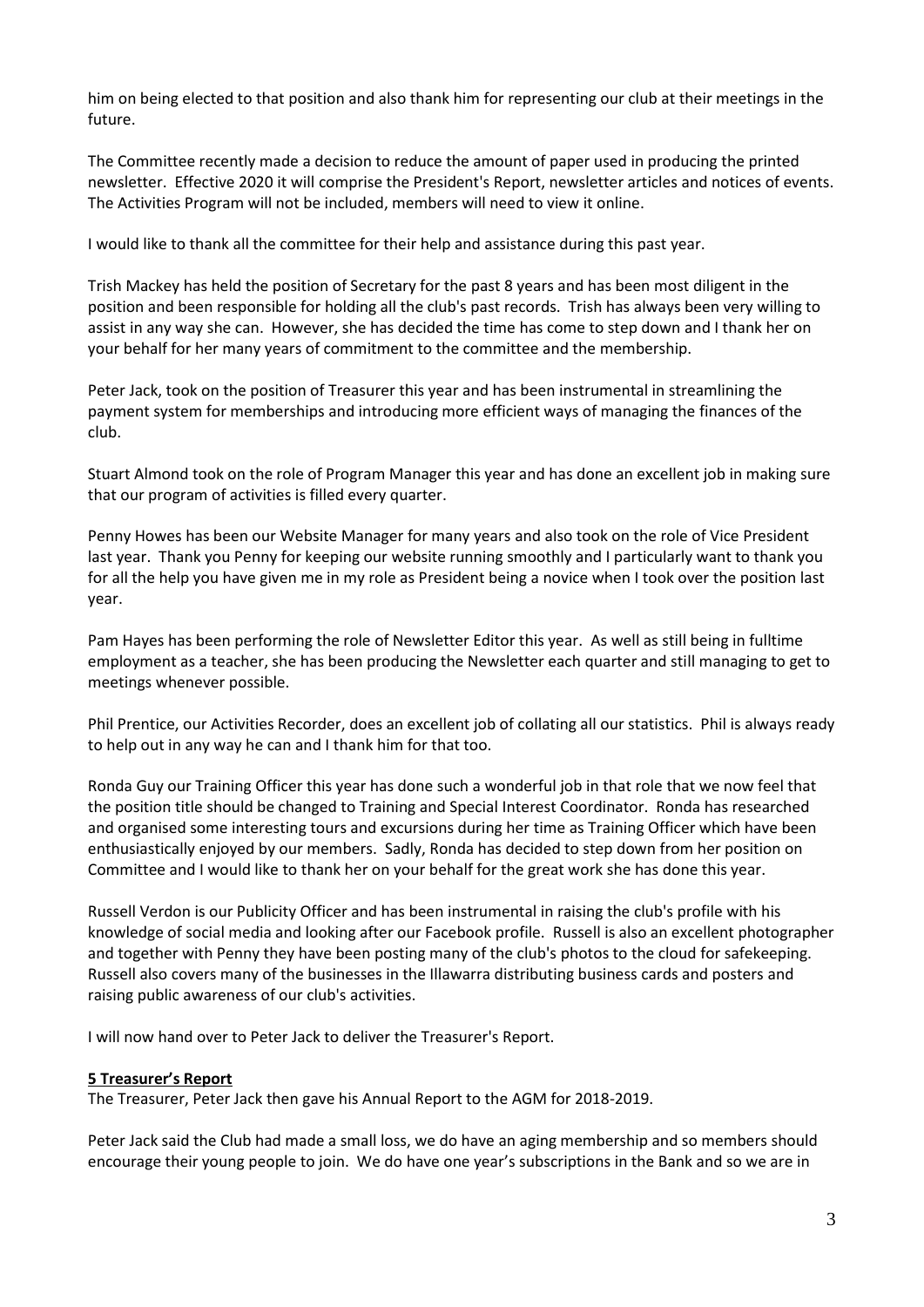good shape for twelve months. During the year we had a one-off Website expense. Peter Jack thanked Penny Howes for her work on the Website.

| <b>Motion:</b> | "That the Reports be accepted". |           |          |  |  |  |
|----------------|---------------------------------|-----------|----------|--|--|--|
| Moved:         | P Howes                         | Seconded: | P Mackey |  |  |  |

**6 Proposed Amendments to the Constitution** None

#### **7 Election of New Officers for the Coming Year**

The President, Ros Tierney now stood down from the Chair and Fred Morrison took the Chair as the Returning Officer for the election of the Committee. He declared all positions vacant and called for candidates to stand for each position for the coming year. The Election of Officers for the coming year is as follows:-

| <b>President</b><br>Nominated: | <b>Ros Tierney</b><br>P Mackey                       | Seconded: | P Howes    | Elected |
|--------------------------------|------------------------------------------------------|-----------|------------|---------|
| Secretary<br>Nominated:        |                                                      | Seconded: |            |         |
| <b>Treasurer</b><br>Nominated: | Peter Jack<br>R Tierney                              | Seconded: | P Mackey   | Elected |
| Nominated:                     | Program Manager Stuart Almond<br>P Howes             | Seconded: | R Guy      | Elected |
| Nominated:                     | Website Manager Penny Howes<br>P Hayes               | Seconded: | R Tierney  | Elected |
| Nominated:                     | Membership Secretary Ros Tierney<br>P Mackey         | Seconded: | P Prentice | Elected |
| Nominated:                     | <b>Newsletter Editor</b> Pam Hayes<br>R Tierney      | Seconded: | J Groom    | Elected |
| Nominated:                     | <b>Activities Recorder Phil Prentice</b><br>R Guy    | Seconded: | R Tierney  | Elected |
| Nominated:                     | <b>Training &amp; Special Interests Coordinator</b>  | Seconded: |            |         |
| Nominated:                     | <b>Publicity Officer Russell Verdon</b><br>R Tierney | Seconded: | M Feltham  | Elected |

The Returning Officer, Fred Morrison expressed his congratulations on the election of a highly qualified committee. Fred Morrison then stood down from the Chair.